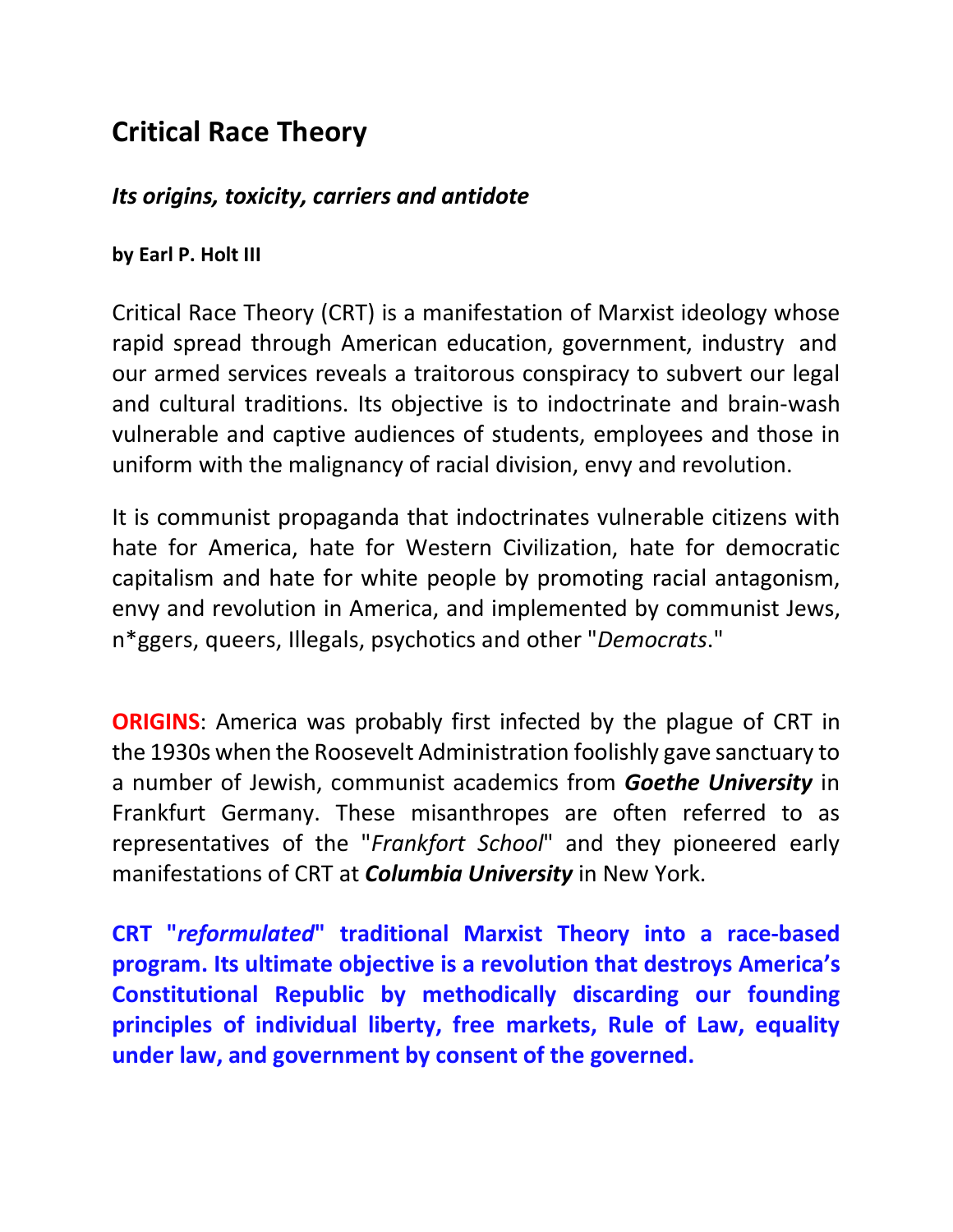CRT is one of many battles in the *Culture War,* and an example of the *"long march through the institutions*" first proposed by Italian communist Antonio Gramsci. This*INCREMENTAL* approach to revolution was deemed more practical than communism's traditional reliance upon a violent revolution by workers. It also substituted race division for Marxism's traditional focus upon class division.

Even Marxist pseudo-intellectuals recognized that a Bolshevik-style communist revolution -- based on class – could never take place in America because of our political and cultural traditions of Rule of Law, democratic capitalism, and the Second Amendment to the Constitution. In addition, the U.S. has always had a large and growing *economic* "*middle class*," and a rapidly improving standard of living for nearly everyone willing to work.

Moreover, America doesn't really have true "*classes*" -- the remnants of European Feudalism -- since the U.S. Constitution specifically forbids "*Titles of Nobility.*" Likewise, the U.S. economy offers nearly endless opportunities for anyone with talent and ambition to raise themselves above the *economic* class into which they were born.

**America is probably vulnerable to CRT primarily because capitalism creates great disparities in wealth between its most successful citizens and those with little talent or ambition. Even blacks -- most of whom are lazy, child-like and borderline retarded -- have endless opportunities. Yet, while envy preoccupies the black community, hard work and talent are a rarity outside athletics, and opportunities like free public education are routinely squandered.**

Not surprisingly, black America proved to be fertile ground for an ideology promoting violent revolution and promising to confiscate and redistribute other people's wealth. Hence, "*leaders*" of the *Black*  **Panther Party** regularly visited Beijing in the 1960s and developed a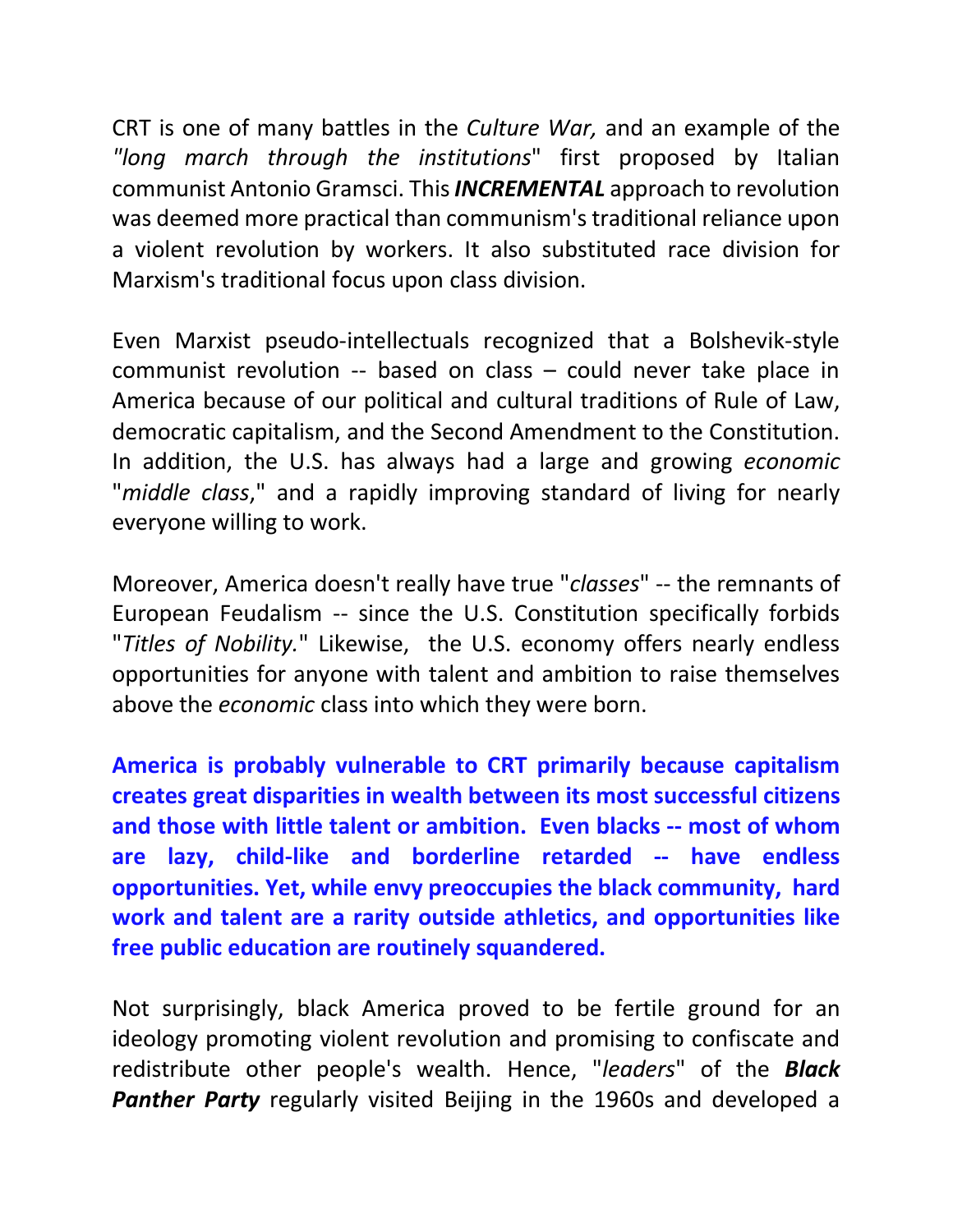close personal and ideological relationship with fellow psychopath, Mao Zedong.

Like other communists, Mao worked to channel their hatred and savagery into a "*Fifth Column*" in America, employing the nigro's natural inclinations toward reflexive violence and criminality. The ultimate goal of international communism was to generate a communist revolution inside America by substituting *"race*" for Marxism's traditional focus on "*class*."

**TOXICITY:** Its disdain for objective truth has enabled the left to be more creative at generating and promoting propaganda that is useful in political warfare. They often employ ambiguous terms like "*diversity,*" "social justice" and "*equity,*" along with vague catch-phrases such as "*white skin privilege*," "*social justice*" and "*systemic racism.*"

Ignoring all the phony intellectual jargon used to obscure its Marxist origins and goals, CRT is a blueprint for subverting America (and Western Civilization) by interpreting its most sacred institutions as mere devices that allow a minority in power (the "*bourgeoisie,*") to dominate and rule over an oppressed majority, the "*proletariat*."

**More specifically, CRT also teachesthat America is a fundamentally evil and racist society, whose entire history consists of endless misdeeds by an oppressive class of "***white supremacists,***" perpetrated against a permanent underclass of blacks, Latinos and "***Native Americans***." It's understandable how a message of this sort might find fertile ground in the empty skulls of many primitive demographic groups.**

In the frenzied minds of power-hungry Marxist losers, our Divinely-Inspired foundational documents -- including the *U.S. Constitution*, the *Declaration of Independence* and the *Bible --* are merely a framework permitting white oppressors to maintain their positions of power over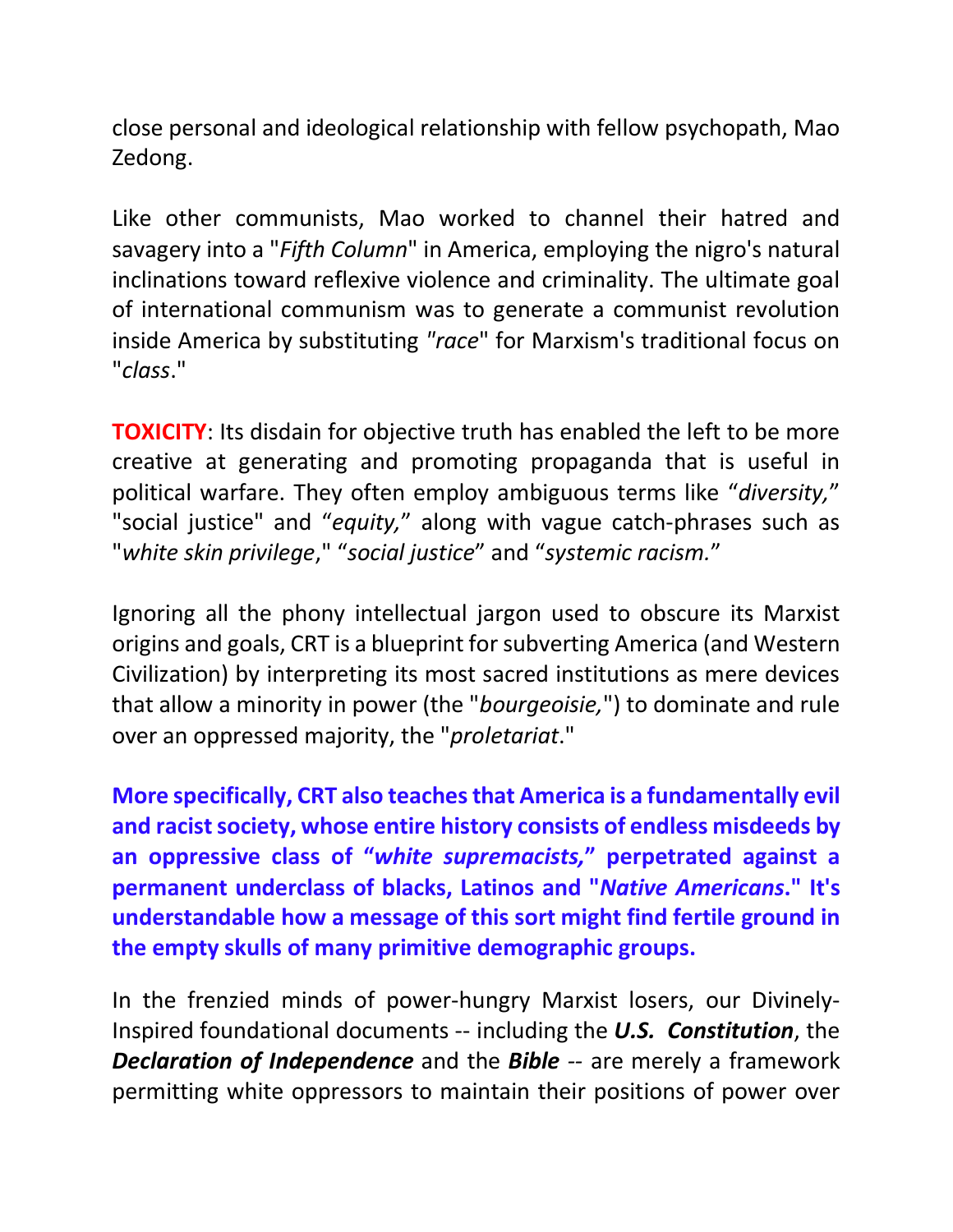other groups. The typical Marxist's understanding of America's legal and cultural traditions is equivalent to Bill di Blasio's understanding of the causes of crime.

Communists must often be cautiousin declaring their true objectives and political agenda, so they constantly make efforts to obscure them. They may privately advocate the forcible overthrow of all existing social and cultural institutions, but they must camouflage their true objectives and ambitions in obscure vernacular and euphemism.

**However, the violent 2020 riots by the communist thugs of** *Antifa* **and n\*gger criminals of** *Black Liars Murder* **demonstrate a radical change in tactics: These were not "***spontaneous"* **or "***peaceful***" demonstrations -- as shamelessly misreported by the traitorously communist Jewish media -- they represented the next phase of violent societal collapse as prescribed and envisioned by CRT.**

**Exactly like Russia's** *Bolshevik Revolution* **in 1917, the purpose of the BLM and Antifa riots in 2020 -- occurring in the BLUE CITIES of New York, Minneapolis, Saint Louis, Philadelphia, Portland, Seattle, Chicago, Atlanta, Baltimore and Washington -- were to generate chaos and a total breakdown of law and order, which these modern-day Bolsheviks intended to use as an opportunity to seize power in the name of "***social justice***."**

**CARRIERS**: Initially, CRT spread through academia, where subversive and traitorous ideas instantly become "*fashionable*" among pseudointellectual frauds with no real scholarship. From there it quickly spread to the corrupt leftist media and then metastasized throughout popular culture and social media. From the schools contaminated by CRT, generations of indoctrinated students flooded academia, industry, the media, and popular culture.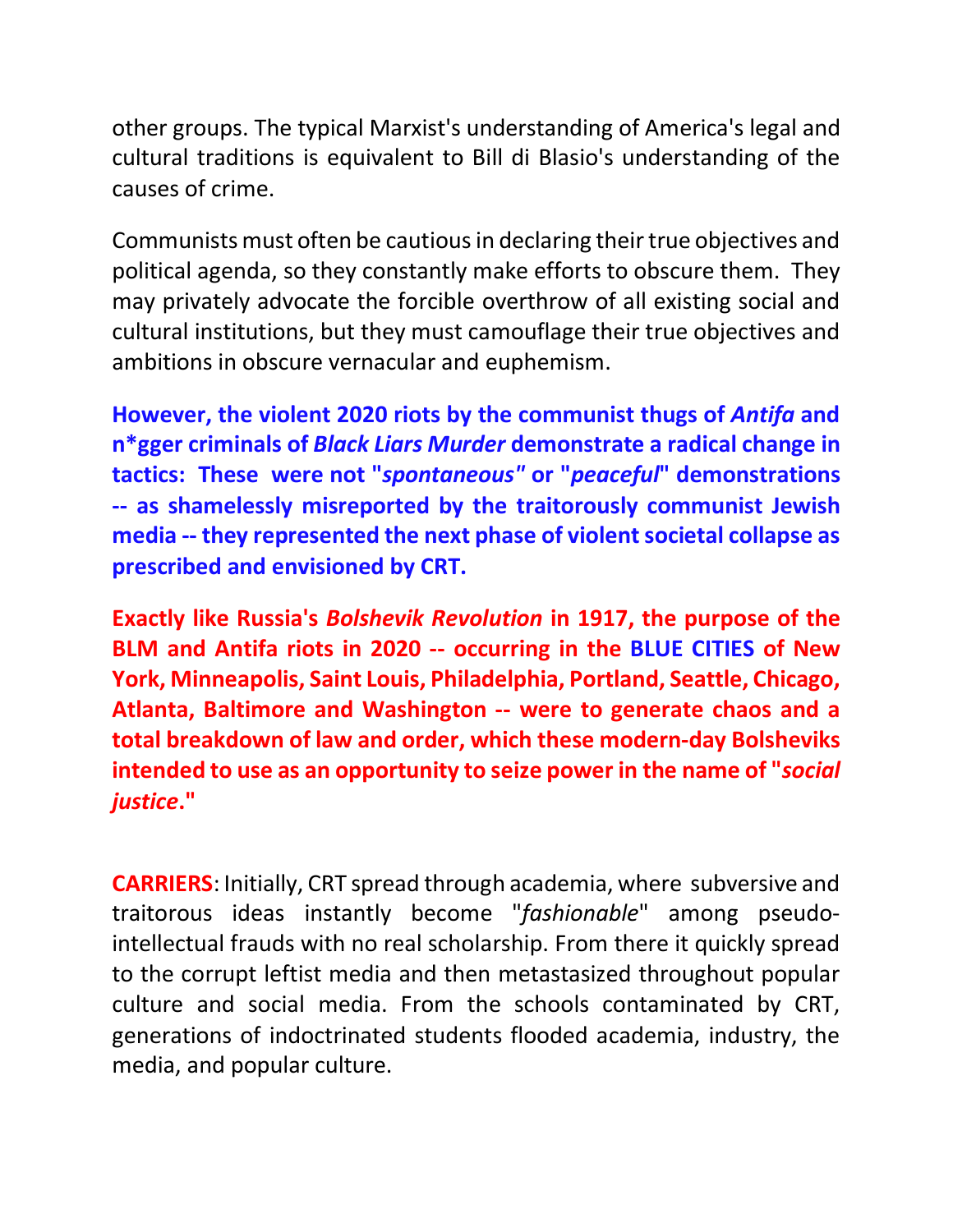It has invaded the curriculum of many public school systems, as well as so-called "higher education," teacher training programs and "*diversity training programs*" for government, industry and our armed services. According to one expert on this subject, Christopher Rufo, CRT has become "*the operating ideology of our public institutions....and a tool of political power*" to be used against whites.

After CRT had spread through academia like the *ChinaVirus*, communists and other traitors first attempted to introduce it into Arizona's schools in 2013. However, the Arizona State Legislature wisely and courageously enacted a law that banned any courses "*that promote the overthrow of the U.S. government, foster racial resentment, are designed for students of a particular ethnic group or that advocate ethnic solidarity.*"

**Almost seamlessly, CRT's proponents then moved on to California --** *the land of fruits and nuts* **-- where much of the lunacy fabricated by academic charlatans is welcomed by the fools and self-dealing poseurs who chronically mis-govern that state. California's seemingly oblivious population are often guinea pigs for such clinical trials.** 

California's *State School Board* and its legislature have toiled for years to develop its so-called *Ethnic Studies Model Curriculum* (ESMC.) Naturally, It is based on the racial and ethnic division of CRT, and its ultimate objective is to promote a violent revolution based on race and thus mirror Russia's *Bolshevik Revolution* based on class distinctions.

Not surprisingly, the Biden Administration's *Department of Education* is openly promoting CRT in U.S. public school classrooms. In April 2021, it released a new rule establishing priorities for the award of grants to programs in American History and Civics Education that incorporate CRT in their curricula.

**The next step by CRT's proponents has been to intimidate government and business into holding mandatory training programs -- more**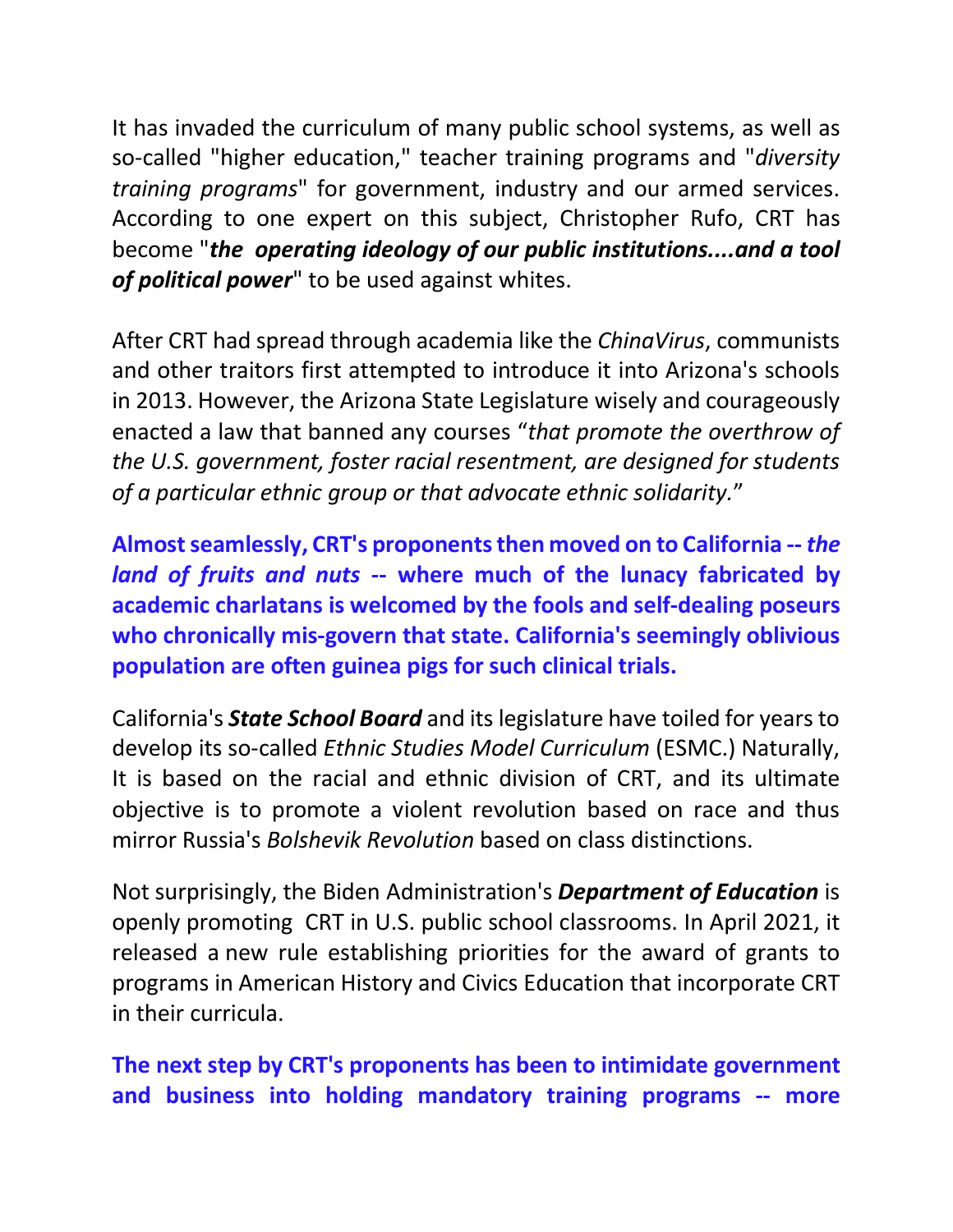**accurately, Orwellian "***re-education camps***" -- featuring its perverse and twisted ideology. Much as in the totalitarian system they advocate, any failure to parrot the treacherous lies of CRT could be detrimental to one's employment status, particularly in the case of courageous people with the guts to question their indoctrination. (See photo below.)**



**Obese Nigress Telling Whites** *They Bees Racist*

**ANTIDOTE**: Stuck at home during the COVID-19 lockdown, many parents were rudely awakened to the indoctrination to which their kids were being subjected. It sounded a lot like the poisonous and malignant ideas found in the babblings of an Al Sharpton. They were usually couched in what were often novel but inflammatory terms such as "*white skin privilege*," "*systemic racism*," and "*white fragility*."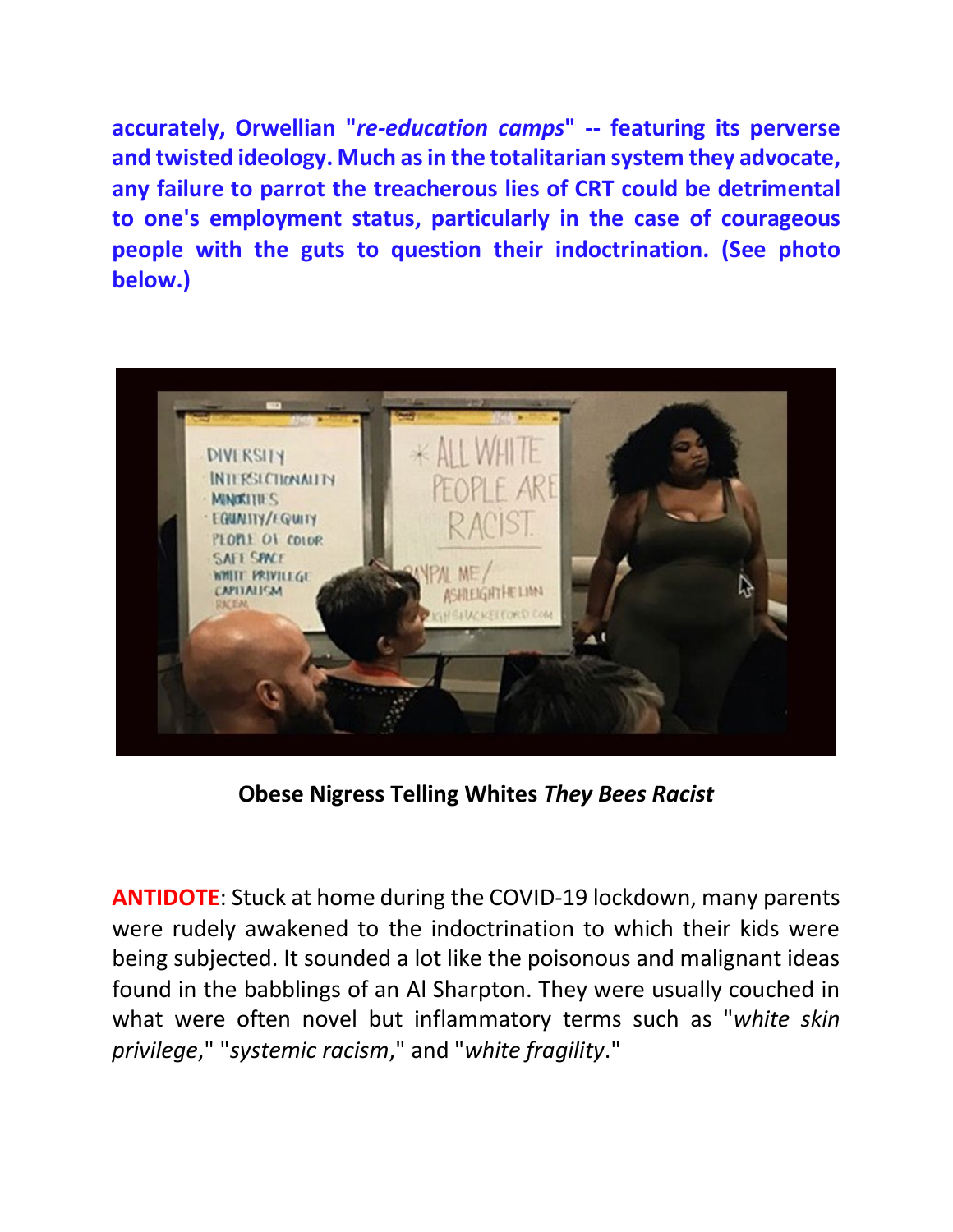**Many parents may also have noticed that the curriculum was dismissive of our foundational documents and cultural traditions. Even worse, many were outraged that this brain-washing was being funded with THEIR TAX DOLLARS! Some were finally driven to take action, and school administrators and school boards at the municipal and county levels often became the targets of their wrath.**

It will take such **GRASS ROOTS INVOLVEMENT** to eliminate CRT from public education. Parents and right-thinking citizens must aggressively work to fire or retire every school board member, administrator and teacher who was complicit in allowing CRT into its curriculum, and replace them with serious and tough-minded people unafraid to remove CRT, *root and branch*. It takes guts, not genius to effectively serve on a county school board.

There are also several legislative reforms that can be enacted at the federal, state and local level that would effectively put an end to CRT, but they require more courage than the Republican Party has traditionally mustered. The first of these is to **CHLOROFORM THE U.S. DEPARTMENT OF EDUCATION**. That's where the really crazy ideas like "*Common Core*," "*New Math*," "*White Skin Privilege*," "*No Child Left Behind,*" "*gender identity*," and CRT's "*ethnomathematx*" (sic) are dreamed up by Marxist charlatans.

It is also where the lunacy of CRT trickles down to the various education departments at the university level, since the DOE funds most of their laughable and subversive "*research*." From there, it trickles down to retarded black illiterates and the Jewish communists who run the misnamed *National Education Association* (NEA.) The latter have done for American public education what homosexuals and child-molesters have done for the reputation of the Roman Catholic clergy.

Third,, states must enact **TUITION TAX CREDITS**. Despite years of lipservice by the Republican Party promoting *Tuition Tax Credits* in their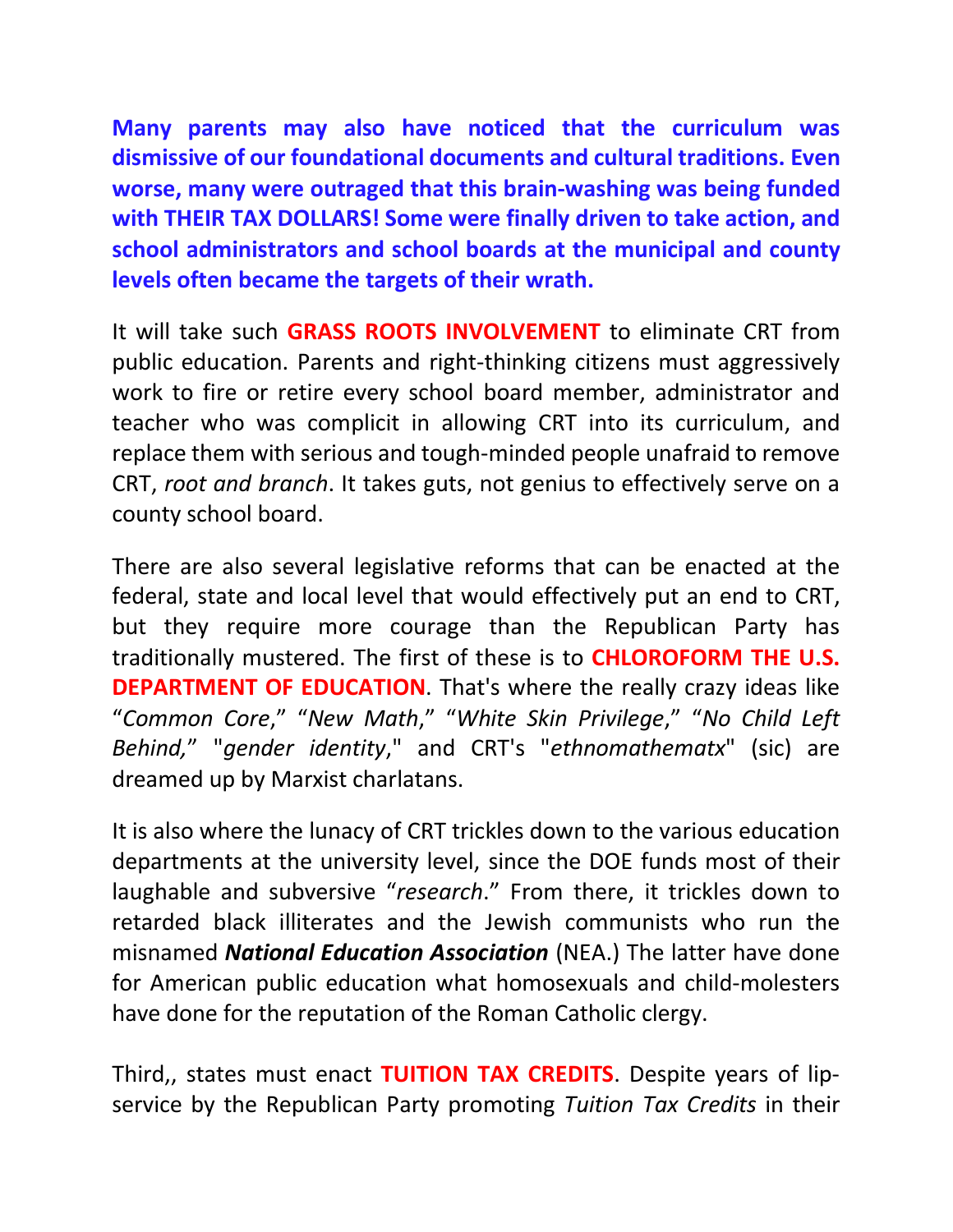fundraising, such programs are as rare as unicorns. That's because of Republican cowardice and the power of the teachers' unions to fund the GOP's leftist political opposition. State legislatures now have as legitimate and justifiable a reason to enact *Tuition Tax Credits* as they have ever had, and there may never be a better opportunity. To do so would be good politics and good policy.

**CRT has provided that opportunity, because the obvious rot in public education is so deep it cannot be reformed. Tuition Tax Credits would not only isolate** *CRT* **into a few hopelessly BLUE enclaves, it would also erase the power of the monopolistic NEA in one fell swoop. It would empower any parent -- black, white, Asian or Latino -- having the sense to recognize that the public schools are a place where tax revenues and meaningful educations go to die.** 

Third, Congress must **DENY FEDERALLY-GUARANTEED STUDENT LOANS TO ANY SCHOOLS THAT IMPOSE SO-CALLED "***SPEECH CODES***.**" These are nothing more than a means to censor debate, and in particular, stifle the conservative point of view before it can be articulated. Speech codes make indoctrination and brain-washing much easier for those promoting CRT and other manifestations of Marxism.

Finally, the next Congress should **DENY FEDERAL TAX MONEY TO ANY SCHOOL THAT INCORPORATES CRT INTO ITS CURRICULUM**. While they are at it, Congress should deny federal funding to any school that advocates Marxism or the violent overthrow of the United States, pursuant to *U.S. Criminal Code Title 18 Section 2384* regarding *Seditious Conspiracy*.

**All decent Americans should join in this fight to save American education and America's cultural traditions by driving out the racehustlers, charlatans, communists and traitors from education,**